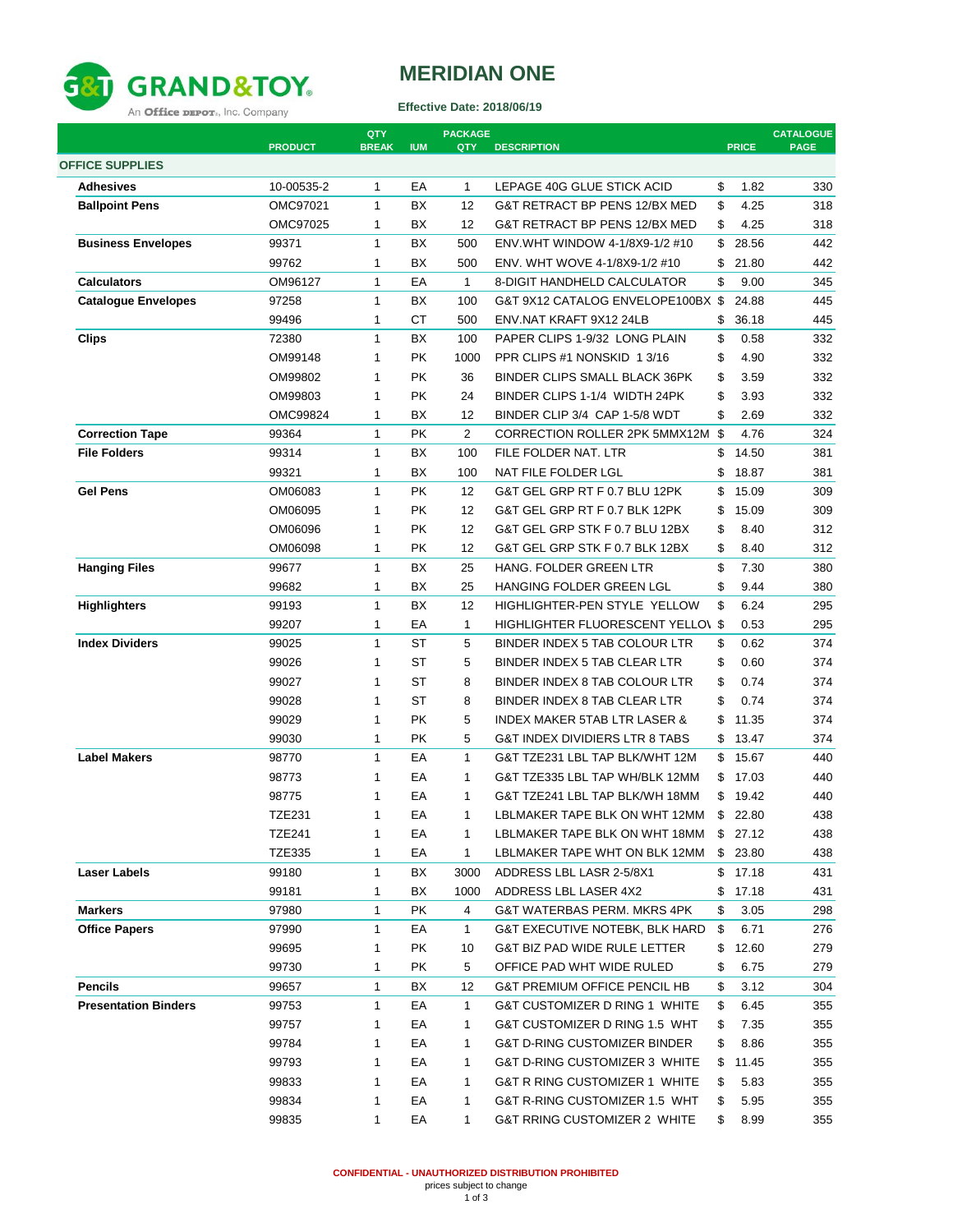

## **MERIDIAN ONE**

**Effective Date: 2018/06/19**

|                                           | <b>PRODUCT</b> | QTY<br><b>BREAK</b> | <b>IUM</b> | <b>PACKAGE</b><br>QTY | <b>DESCRIPTION</b>                    | <b>PRICE</b> | <b>CATALOGUE</b><br><b>PAGE</b> |
|-------------------------------------------|----------------|---------------------|------------|-----------------------|---------------------------------------|--------------|---------------------------------|
|                                           | 99836          | $\mathbf{1}$        | EA         | $\mathbf{1}$          | G&T R-RING CUSTOMIZER 3 WHITE         | \$<br>12.25  | 355                             |
| <b>Reference &amp; Storage Binders</b>    | 99559          | 1                   | EA         | $\mathbf{1}$          | R-RING BINDR 1 UTILITY BLK LTR        | \$<br>3.03   | 360                             |
|                                           | 99560          | 1                   | EA         | 1                     | <b>R-RING BINDR 1 UTILITY BLU LTR</b> | \$<br>3.03   | 360                             |
|                                           | 99561          | 1                   | EA         | $\mathbf{1}$          | R-RING BINDR 1 UTILITY RED LTR        | \$<br>3.03   | 360                             |
|                                           | 99577          | 1                   | EA         | 1                     | R-RING BINDR 2 UTILITY BLK LTR        | \$<br>6.18   | 360                             |
|                                           | 99578          | 1                   | EA         | $\mathbf{1}$          | R-RING BINDR 2 UTILITY BLU LTR        | \$<br>6.18   | 360                             |
|                                           | 99579          | 1                   | EA         | $\mathbf{1}$          | R-RING BINDR 2 UTILITY RED LTR        | \$<br>6.18   | 360                             |
|                                           | 99624          | 1                   | EA         | $\mathbf{1}$          | R-RING BINDR 3 UTILITY BLK LTR        | \$<br>9.44   | 360                             |
|                                           | 99625          | 1                   | EA         | 1                     | <b>R-RING BINDR 3 UTILITY BLU LTR</b> | \$<br>9.44   | 360                             |
|                                           | 99626          | $\mathbf{1}$        | EA         | 1                     | R-RING BINDR 3 UTILITY RED LTR        | \$<br>9.44   | 360                             |
| <b>Self Adhesive Notes</b>                | OM99172        | $\mathbf{1}$        | <b>PK</b>  | 18                    | GT NOTE 3X3 18PK YELLOW               | \$<br>7.55   | 290                             |
| <b>Staples</b>                            | 99500          | $\mathbf{1}$        | <b>BX</b>  | 5000                  | STAPLES G&T STD 5000/BX               | \$<br>1.68   | 410                             |
|                                           | OM96193        | $\mathbf{1}$        | <b>PK</b>  | 6                     | INVISIBLE TAPE 3/4 X900 6PK           | \$<br>7.45   | 329                             |
| Tape                                      |                |                     |            |                       |                                       |              |                                 |
| <b>PAPER</b>                              |                |                     |            |                       |                                       |              |                                 |
| <b>Everyday Use Paper</b>                 | OX9001         | 10                  | <b>PK</b>  | 500                   | COPY PAPER WHT LTR 20 LB BOISE        | \$<br>3.90   | 266                             |
|                                           | OX9001P        | 10                  | <b>PK</b>  | 500                   | COPY PAPER WHT LTR 20 LB 3HOLE        | \$<br>5.75   | 266                             |
|                                           | OX9004         | 10                  | <b>PK</b>  | 500                   | COPY PAPER WHT LGL 20 LB BOISE        | \$<br>6.83   | 266                             |
|                                           | OX9007-0       | $\mathbf{1}$        | <b>PK</b>  | 500                   | BOISE X9 COPYPAPER 92/20 11X17        | \$<br>11.30  | 266                             |
| <b>FURNITURE</b>                          |                |                     |            |                       |                                       |              |                                 |
| <b>Desk</b>                               | MA11-2448-CE   | $\mathbf{1}$        | EA         | 1                     | MIRA SINGLE PEDESTAL DESK             | \$272.16     | 178                             |
| <b>Ergonomic Seating</b>                  | 1260-3-1       | 1                   | EA         | 1                     | OBUSFORME COMFORT HB MT BLK           | \$575.28     | 145                             |
|                                           | 19504          | $\mathbf{1}$        | EA         | 1                     | TYE HB TILTER MESH BLK                | \$412.05     | 147                             |
|                                           | 19614-1        | 1                   | EA         | $\mathbf{1}$          | ALERO MESH HB TILTER BLACK            | \$383.67     | 145                             |
|                                           | 7482-3-1       | 1                   | EA         | $\mathbf{1}$          | TRITEK HB MULTI-TILTER BLK            | \$679.00     | 146                             |
|                                           | 86200-1        | $\mathbf{1}$        | EA         | $\mathbf{1}$          | LORELL EXEC HB MESH CHAIR             | \$260.13     | 145                             |
|                                           | 983169-1       | 1                   | EA         | $\mathbf{1}$          | <b>G&amp;T MID BACK TASK BLACK</b>    | \$296.90     | $\mathbf 0$                     |
| <b>Guest Seating</b>                      | A-19-01        | $\mathbf{1}$        | EA         | $\mathbf{1}$          | ACTIV MESH GUEST CHAIR BLACK          | \$101.07     | 151                             |
| <b>Lateral Filing</b>                     | 9336-01        | $\mathbf{1}$        | EA         | $\mathbf{1}$          | 9300 SERIES LAT.FILE 2DR BLK          | \$446.61     | 156                             |
|                                           | 9336-4-01      | 1                   | EA         | 1                     | 9300 SERIES LAT.FILE 4DR BLK          | \$752.16     | 156                             |
|                                           | 99L362-1       | 1                   | EA         | $\mathbf{1}$          | G&T LAT FILE 2 DR BLK                 | \$390.72     | 156                             |
|                                           | 99L364-1       | 1                   | EA         | 1                     | <b>G&amp;T LAT FILE 4 DR BLK</b>      | \$685.06     | 156                             |
|                                           | MVL1936P2-1    | 1                   | EA         | $\mathbf{1}$          | 2 DRAWER / LATERAL FILE / BLK         | \$346.73     | 156                             |
|                                           | MVL1936P4-1    | 1                   | EA         | 1                     | 4 DRAWER / LATERAL FILE / BLK         | \$588.43     | 156                             |
| <b>Modular Laminated</b>                  | MLP115L-DES    | $\mathbf{1}$        | EA         | 1                     | <b>IONIC L SHAPE SUITE</b>            | \$669.84     | 0                               |
|                                           | Y3060DP-5      | 1                   | EА         | 1                     | GENOA DOUBLE PED DESK GREY            | \$ 513.49    | 0                               |
| <b>Multi-purpose &amp; Stacking Chair</b> | OTG11760B-1    | 1                   | EA         | 1                     | DASH GUEST CHAIR, BLK                 | \$127.19     | 151                             |
| <b>Vertical Filing</b>                    | 99VLG2-1       | 1                   | EA         | 1                     | G&T BRAND 2DR VERT. LEGAL BLK         | \$187.29     | 157                             |
|                                           | 99VLG4-1       | $\mathbf{1}$        | EА         | 1                     | G&T BRAND 4DR VERT. LEGAL BLK         | \$317.52     | 157                             |
|                                           | 99VLT2-1       | 1                   | EA         | 1                     | G&T BRAND 2DR VERT. LETTER BLK        | \$176.01     | 157                             |
|                                           | 99VLT4-1       | 1                   | EА         | 1                     | G&T BRAND 4DR VERT. LETTER BLK        | \$300.15     | 157                             |
| <b>FACILITY SUPPLIES</b>                  |                |                     |            |                       |                                       |              |                                 |
| <b>Alkaline</b>                           | E91BPW24       | 1                   | PK         | 24                    | ENERGIZER MAX AA 24PACK               | \$<br>24.91  | 243                             |
|                                           | E92BPW16       | 1                   | РK         | 16                    | ENERGIZER MAX AAA 16PACK              | \$<br>21.92  | 243                             |
| <b>Beverage &amp; Snacks</b>              | 11001016       | 1                   | EA         | 1                     | COFFEEMATE ORIGINAL WHITENER          | \$<br>3.45   | 9                               |
|                                           | 22GT100        | $\mathbf{1}$        | EA         | 1                     | NEILSON FRESHNESS MILK 2% 1L          | \$<br>4.97   | 9                               |
|                                           |                | $\mathbf{1}$        | EA         | $\mathbf{1}$          |                                       |              |                                 |
|                                           | 22GT101        | $\mathbf{1}$        |            | $\mathbf{1}$          | NEILSON FRESHNESS CREAM 10% 1L \$     | 6.27         | 9                               |
|                                           | 3018400        |                     | EA         |                       | SUGAR 200Z CANISTER                   | \$<br>3.19   | 9                               |
|                                           | 407256-1       | 1                   | CT         | 1000                  | REDPATH WHITE SUGAR PACKETS           | \$<br>19.84  | 9                               |
| <b>Can Liners</b>                         | 97346          | $\mathbf{1}$        | BX         | 200                   | G&T CLEAR REGULAR 35X50 200/BX        | \$<br>38.17  | 99                              |
|                                           | 97352          | 1                   | BX         | 75                    | G&T CLEAR XSTRONG 42X48 75/BX         | \$<br>29.08  | 99                              |
|                                           | 97356          | 1                   | BX         | 500                   | G&T BLK REGULAR 22X24 500/BX          | \$25.00      | 99                              |